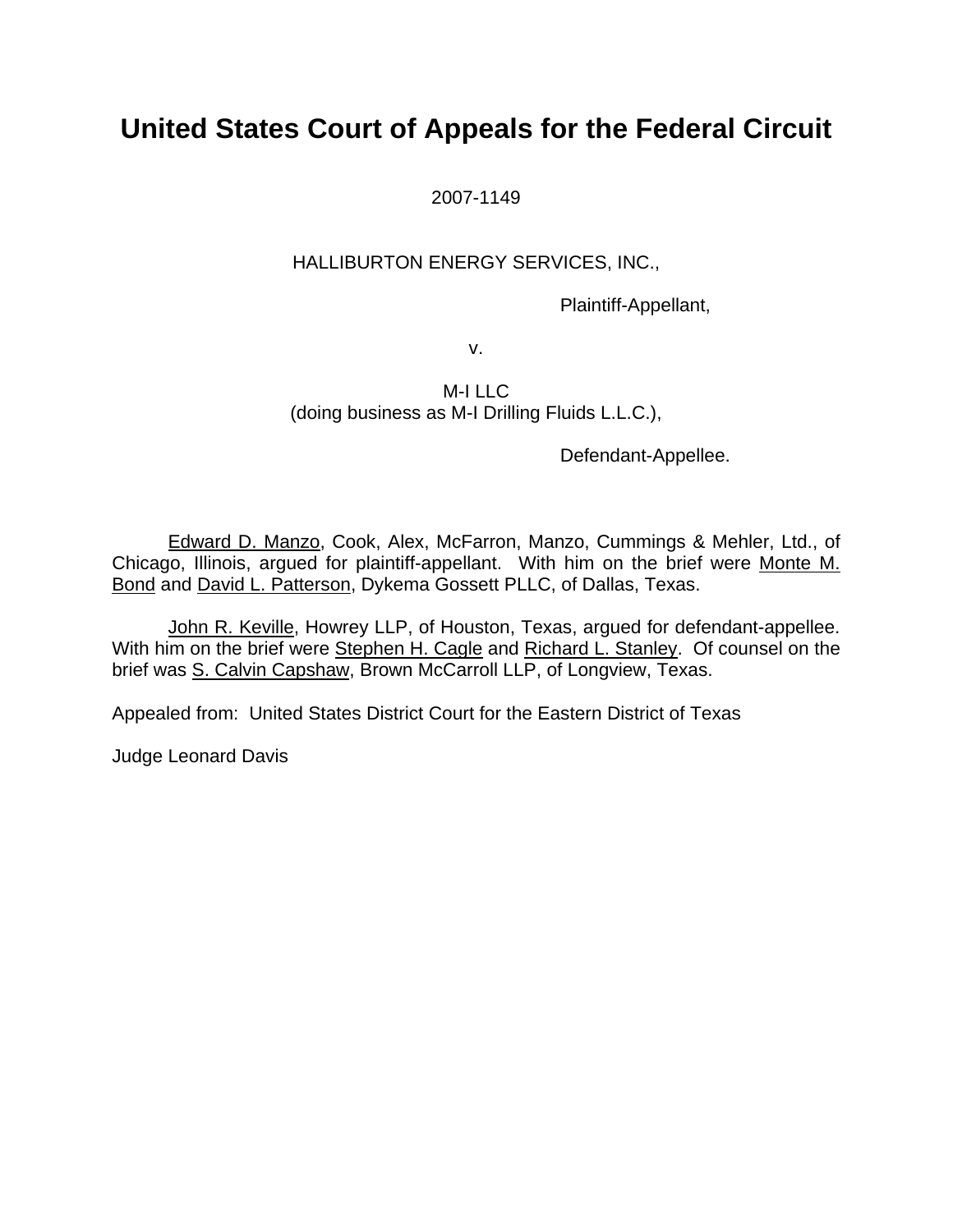# **United States Court of Appeals for the Federal Circuit**

2007-1149

#### HALLIBURTON ENERGY SERVICES, INC.,

Plaintiff-Appellant,

v.

M-I LLC (doing business as M-I Drilling Fluids L.L.C.),

Defendant-Appellee.

Appeal from United States District Court for the Eastern District of Texas in case no. 6:05-CV-155, Judge Leonard E. Davis

> DECIDED: January 25, 2008 \_\_\_\_\_\_\_\_\_\_\_\_\_\_\_\_\_\_\_\_\_\_\_\_\_\_

> \_\_\_\_\_\_\_\_\_\_\_\_\_\_\_\_\_\_\_\_\_\_\_\_\_\_

Before MICHEL, Chief Judge, BRYSON, Circuit Judge, and FOGEL,<sup>\*</sup> District Judge.

MICHEL, Chief Judge.

 $\overline{a}$ 

Halliburton Energy Services, Inc. ("Halliburton") appeals from a final judgment of the United States District Court for the Eastern District of Texas. Halliburton Energy Services, Inc. v. M-I LLC, No. 6:05-CV-155 (E.D. Tex. Nov. 20, 2006) ("Judgment Order"). The district court granted summary judgment in favor of M-I LLC ("M-I"), holding that independent claims 1-3 and 5 and their asserted dependent claims of U.S. Patent No. 6,887,832 B2 ("the '832 patent") were invalid as indefinite under 35 U.S.C.

<span id="page-1-0"></span><sup>∗</sup> Honorable Jeremy Fogel, District Judge, United States District Court for the Northern District of California, sitting by designation.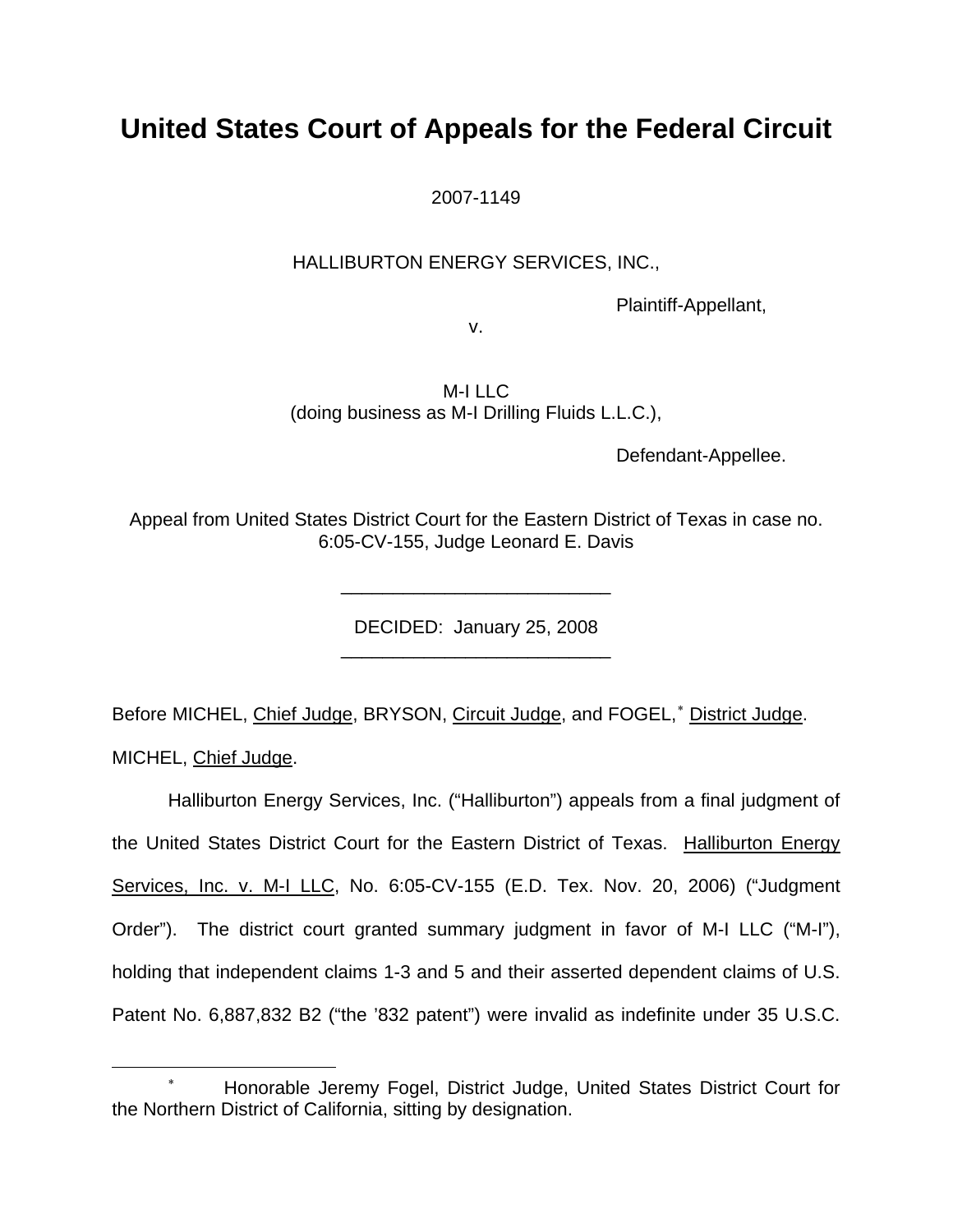§ 112, ¶ 2. We heard oral argument on November 7, 2007. Because a claim term in each asserted claim lacked clear meaning to the ordinary artisan, we affirm.

I.

Halliburton is the assignee of the '832 patent, which relates to oil field drilling fluids that are fragile gels. In the process of drilling such wells, drilling fluid is used for a variety of purposes, such as "removing drill cuttings from the wellbore, cooling and lubricating the drill bit, aiding in support of the drill pipe and drill bit, and providing a hydrostatic head to maintain the integrity of the wellbore walls and prevent well blowouts." '832 patent col.1 ll.27-31.

The '832 patent claims recite certain fragile gel drilling fluids. Claim 1 for example recites:

1. A method for conducting a drilling operation in a subterranean formation using a fragile gel drilling fluid comprising:

- (a) an invert emulsion base;
- (b) one or more thinners;
- (c) one or more emulsifiers; and
- (d) one or more weighting agents, wherein said operation includes running casing in a borehole.

(emphasis added).

During prosecution, Halliburton distinguished the claims of the '832 patent from prior art fluids by stating that the claims were "limited to" a "fragile gel" drilling fluid or the method of using a "fragile gel" drilling fluid. Thus, although the term "fragile gel" appears only in the preamble of the asserted independent claims, Halliburton concedes that the claimed drilling fluids are limited to those that are "fragile gels." Pitney Bowes, Inc. v. Hewlett-Packard Co., 182 F.3d 1298, 1305 (Fed. Cir. 1999) ("If the claim preamble, when read in the context of the entire claim, recites limitations of the claim,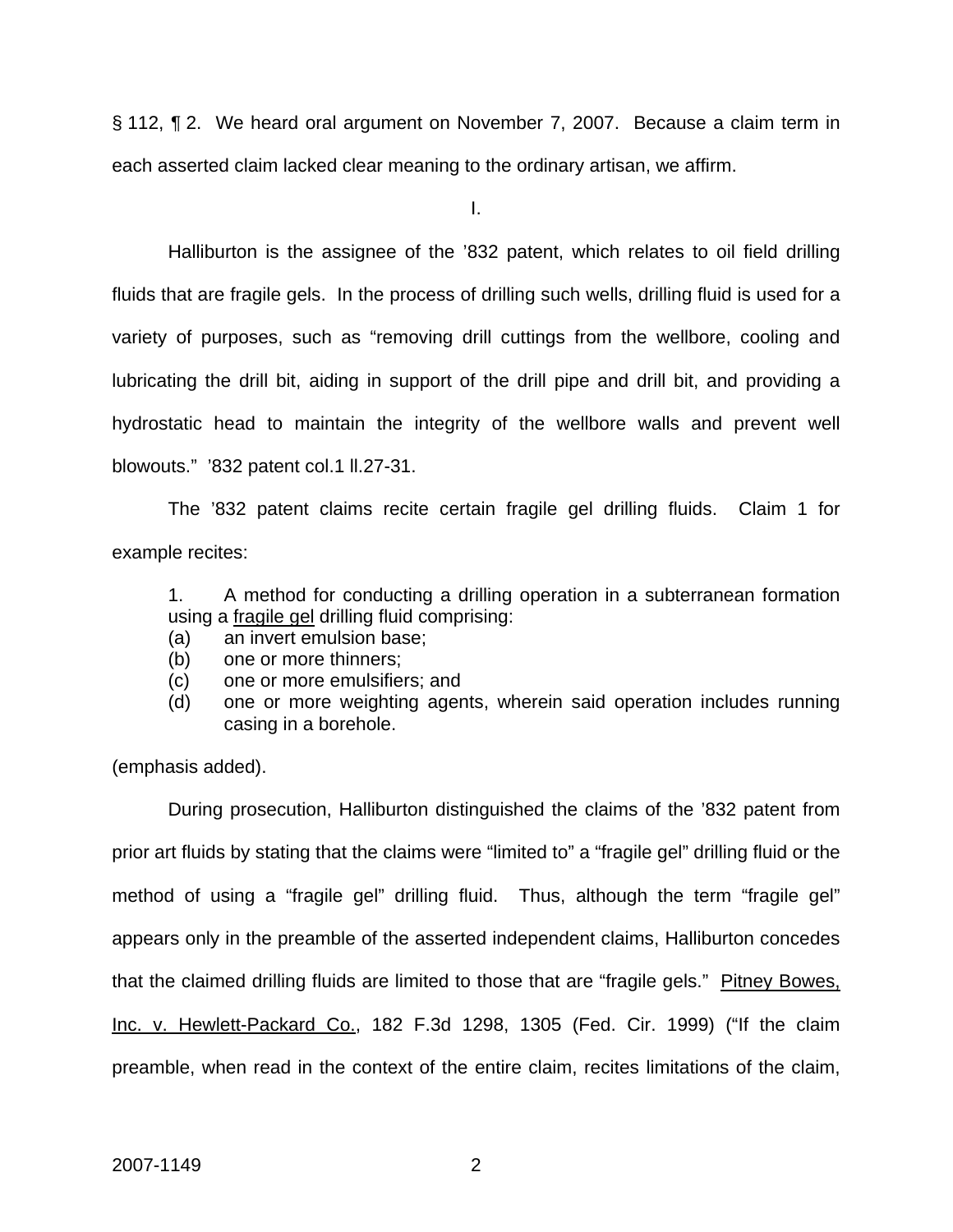or, if the claim preamble is 'necessary to give life, meaning, and vitality' to the claim, then the claim preamble should be construed as if in the balance of the claim.") (citations omitted). The specification defines "fragile gels" as follows:

A "fragile gel" as used herein is a "gel" that is easily disrupted or thinned, and that liquifies or becomes less gel-like and more liquid-like under stress, such as caused by moving the fluid, but which quickly returns to a gel when the movement or other stress is alleviated or removed, such as when circulation of the fluid is stopped, as for example when drilling is stopped. The "fragileness" of the "fragile gels" of the present invention contributes to the unique and surprising behavior and advantages of the present invention. The gels are so "fragile" that it is believed that they may be disrupted by a mere pressure wave or a compression wave during drilling. They seem to break instantaneously when disturbed, reversing from a gel back into a liquid form with minimum pressure, force and time and with less pressure, force and time than known to be required to convert prior art fluids from a gel-like state into a flowable state.

'832 patent col.2 ll.26-42.

 In May 2005, Halliburton sued M-I in the United States District Court for the Eastern District of Texas, alleging that M-I's Rheliant drilling mud system infringed certain claims of the '832 patent. M-I moved for summary judgment of invalidity, arguing that the asserted claims of the '832 patent were invalid for indefiniteness, lack of enablement, and/or lack of written description. After holding a combined Markman and motion hearing to address claim construction disputes as well as M-I's motion for summary judgment of invalidity, the district court granted M-I's motion for summary judgment, finding that all asserted claims of the '832 patent were invalid as indefinite. Halliburton Energy Serv., Inc. v. M-I LLC, 456 F. Supp. 2d 811, 825 (E.D. Tex. 2006).

First, the district court looked at the definition of fragile gel in the specification and found that it was too subjective and unclear because it relied on terms such as "easily transitions," "easily disrupted or thinned," "less gel-like," "more liquid-like,"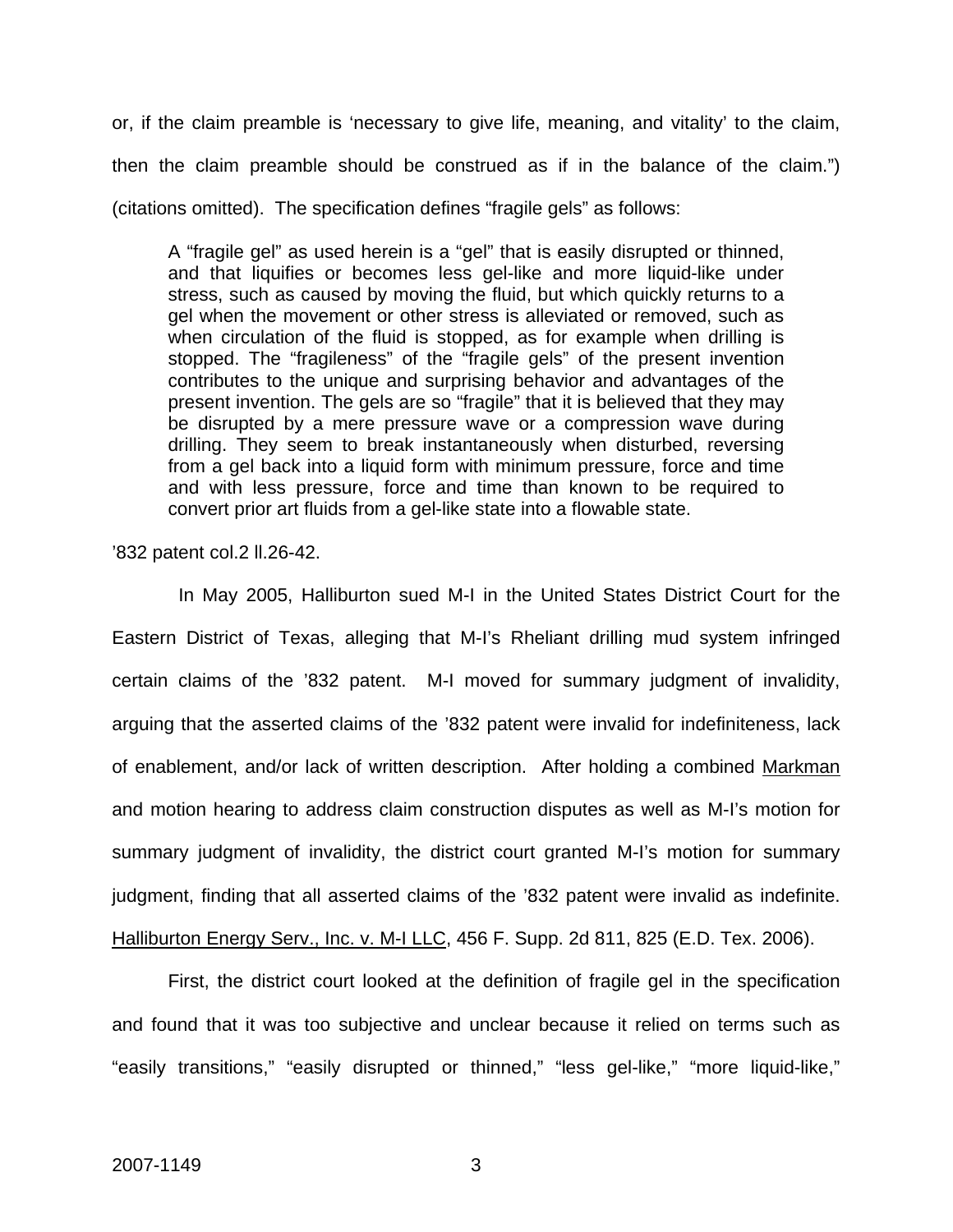"quickly returns to a gel," "break instantaneously," and "minimum pressure, force, and time." Id. at 817. Additionally, the district court rejected Halliburton's argument that Figure 3 (depicted below) and Figure  $4^1$  $4^1$  of the '832 patent distinguish the invention from the prior art. Id. at 822-23.



SF fluids are prior art fluids whereas ACCOLADE<sup>™</sup> fluids have the characteristics of the invention of the '832 patent. '832 patent col.4 l.65 – col.5 l.7. In Figure 3, at around the 70 minute mark, the height of the curve when stress is applied represents the strength of the gel that the fluid forms at rest, and the speed at which the curve falls back on

<span id="page-4-0"></span> $\overline{\phantom{a}}$  1  $1$  Halliburton conceded at oral argument that it does not rely on Figure 4 to support its assertion that the term "fragile gel" is definite. As such, we need not address that figure directly but note only that there is no observable distinction between the relaxation rates (i.e., how quickly fluids return to gel-like state once stress is removed) of at least one of the SF (prior art) fluids and the fluids of the invention of the '832 patent.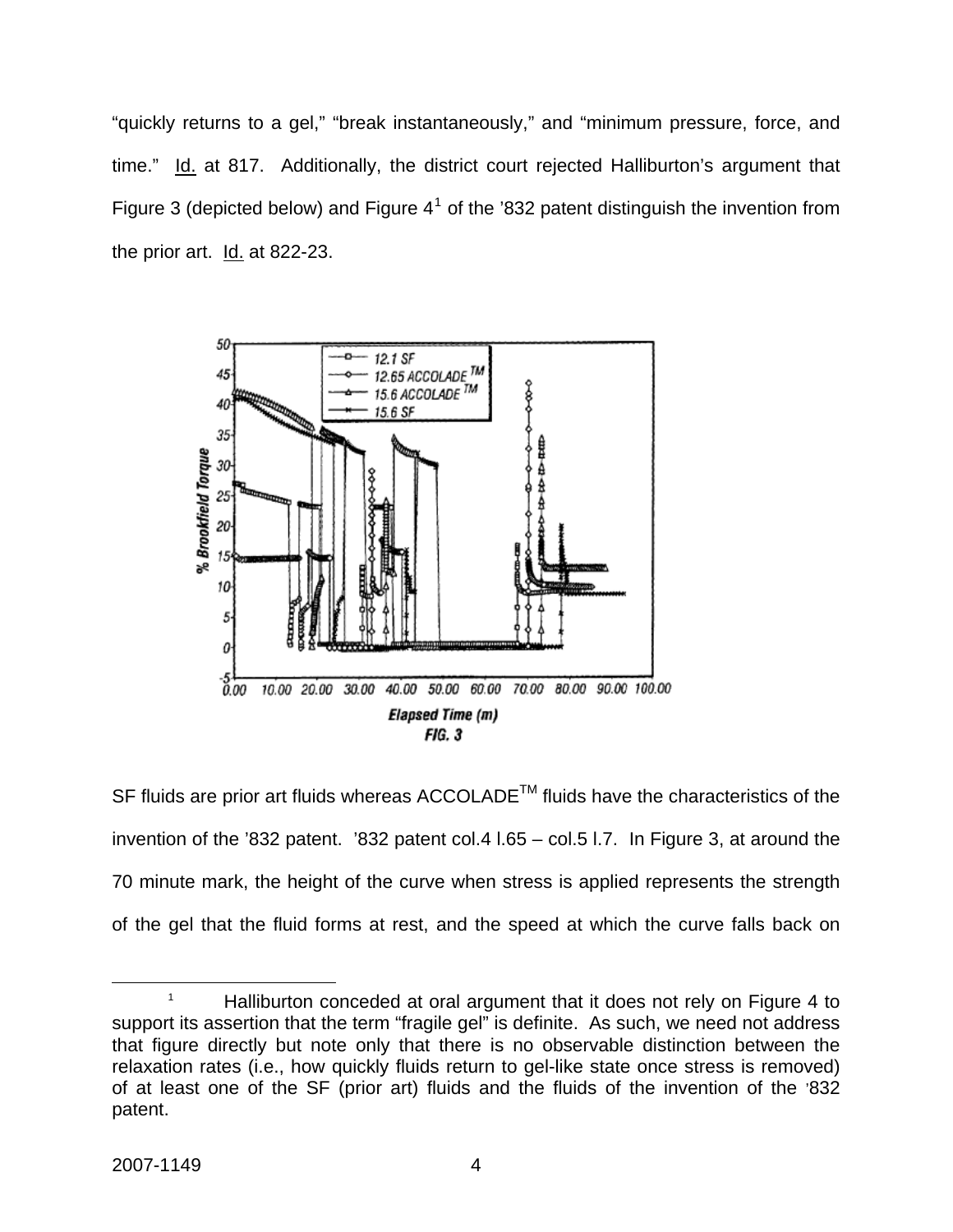itself indicates how quickly the gel breaks (i.e., transitions back to a liquid state). The district court found that this graph did not delineate the bounds of the invention because both prior art fluids and fluids of the invention exhibit the same shape curves (the curves of the 12.1 SF, 12.65 ACCOLADE, and 15.6 ACCOLADE fluids all fall directly back on themselves). Halliburton, 456 F. Supp. 2d at 820. The primary difference between these fluids is the height of the curves (i.e., the strength of the gels formed), but the district court found that Halliburton had produced no evidence of "precisely how high the vertical leg of a fluid's L-shaped curve must reach—i.e., how 'strong' a gel must be—for that fluid to exhibit 'fragile gel behavior.'" Id.

The district court also noted that Halliburton's proposed additional limitation to the term "fragile gel," that it contains no or only low amounts of organophilic clay or lignite, was improperly imported from the specification, which states that the fragile gel of certain embodiments of the invention of the patent preferably does not have these clays. Id. at 824. The court found that the doctrine of claim differentiation further counseled against this construction because dependent claims added the limitation that the fluid is "substantially free of organophilic clay." Id. at 824-25.

In November 2006, the court issued a final judgment that all asserted claims of the '832 patent were proven invalid as indefinite, held that all other issues of infringement and validity were moot, and dismissed M-I's counterclaims without prejudice. This timely appeal followed. We have jurisdiction pursuant to 28 U.S.C. § 1295(a)(1).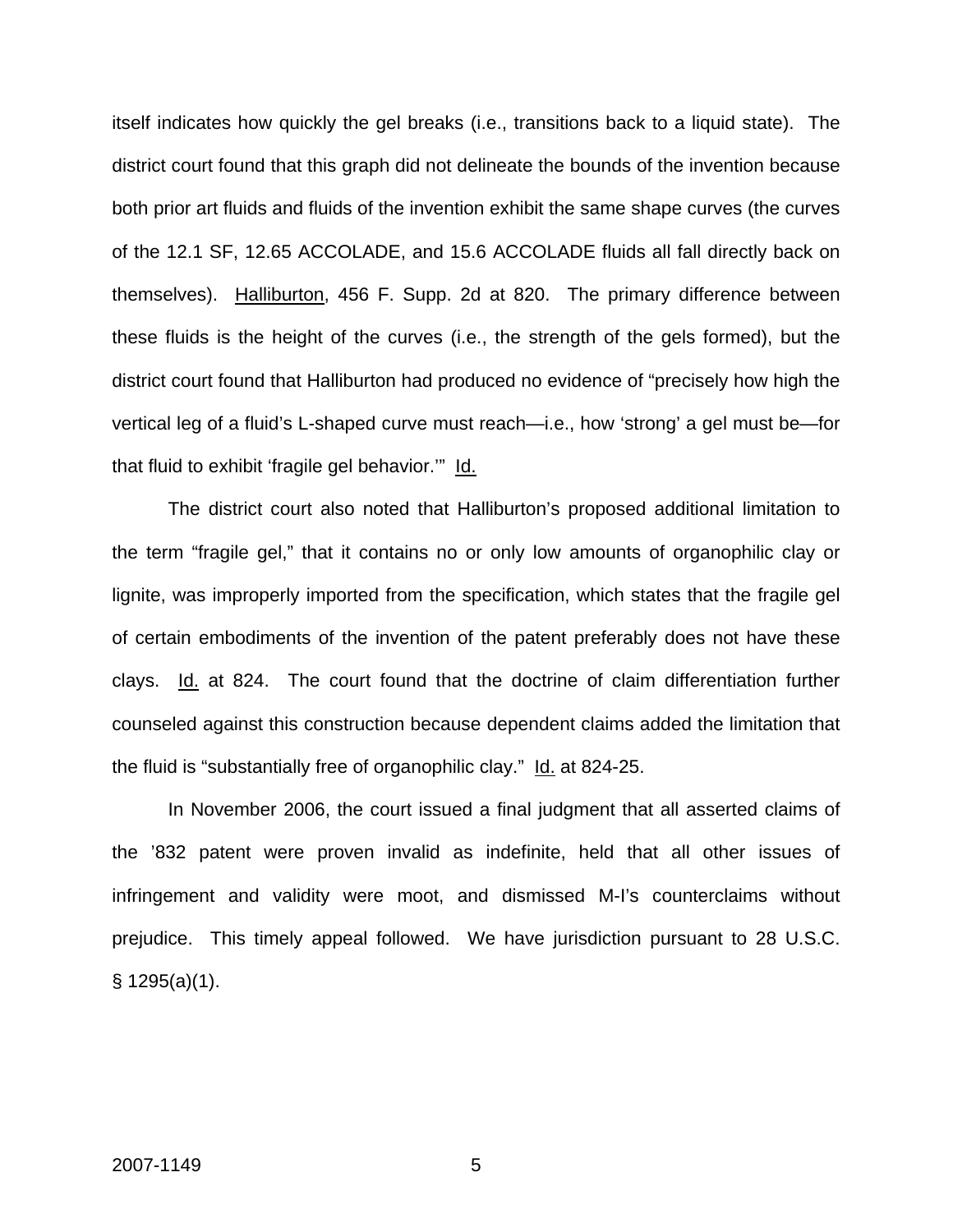We review both a district court's grant of summary judgment and a conclusion that a claim is indefinite under 35 U.S.C. § 112, ¶ 2 de novo. Datamize, LLC v. Plumtree Software, Inc., 417 F.3d 1342, 1347 (Fed. Cir. 2005).

35 U.S.C. § 112, ¶ 2 requires that the specification of a patent "conclude with one or more claims particularly pointing out and distinctly claiming the subject matter which the applicant regards as his invention." Because claims delineate the patentee's right to exclude, the patent statute requires that the scope of the claims be sufficiently definite to inform the public of the bounds of the protected invention, i.e., what subject matter is covered by the exclusive rights of the patent. Otherwise, competitors cannot avoid infringement, defeating the public notice function of patent claims. Athletic Alternatives, Inc. v. Prince Mfg., Inc., 73 F.3d 1573, 1581 (Fed. Cir. 1996) ("[T]he primary purpose of the requirement is 'to guard against unreasonable advantages to the patentee and disadvantages to others arising from uncertainty as to their [respective] rights.'") (quoting Gen. Elec. Co. v. Wabash Appliance Corp., 304 U.S. 364, 369, (1938)). The Supreme Court has stated that "[t]he statutory requirement of particularity and distinctness in claims is met only when [the claims] clearly distinguish what is claimed from what went before in the art and clearly circumscribe what is foreclosed from future enterprise." United Carbon Co. v. Binney & Smith Co., 317 U.S. 228, 236 (1942).

This court has applied the definiteness requirement of 35 U.S.C. § 112, ¶ 2 in numerous circumstances. For example, we have held claims indefinite where a claim recites means-plus-function elements without disclosing corresponding structure in the specification, Biomedino, LLC v. Waters Techs. Corp., 490 F.3d 946, 950 (Fed. Cir.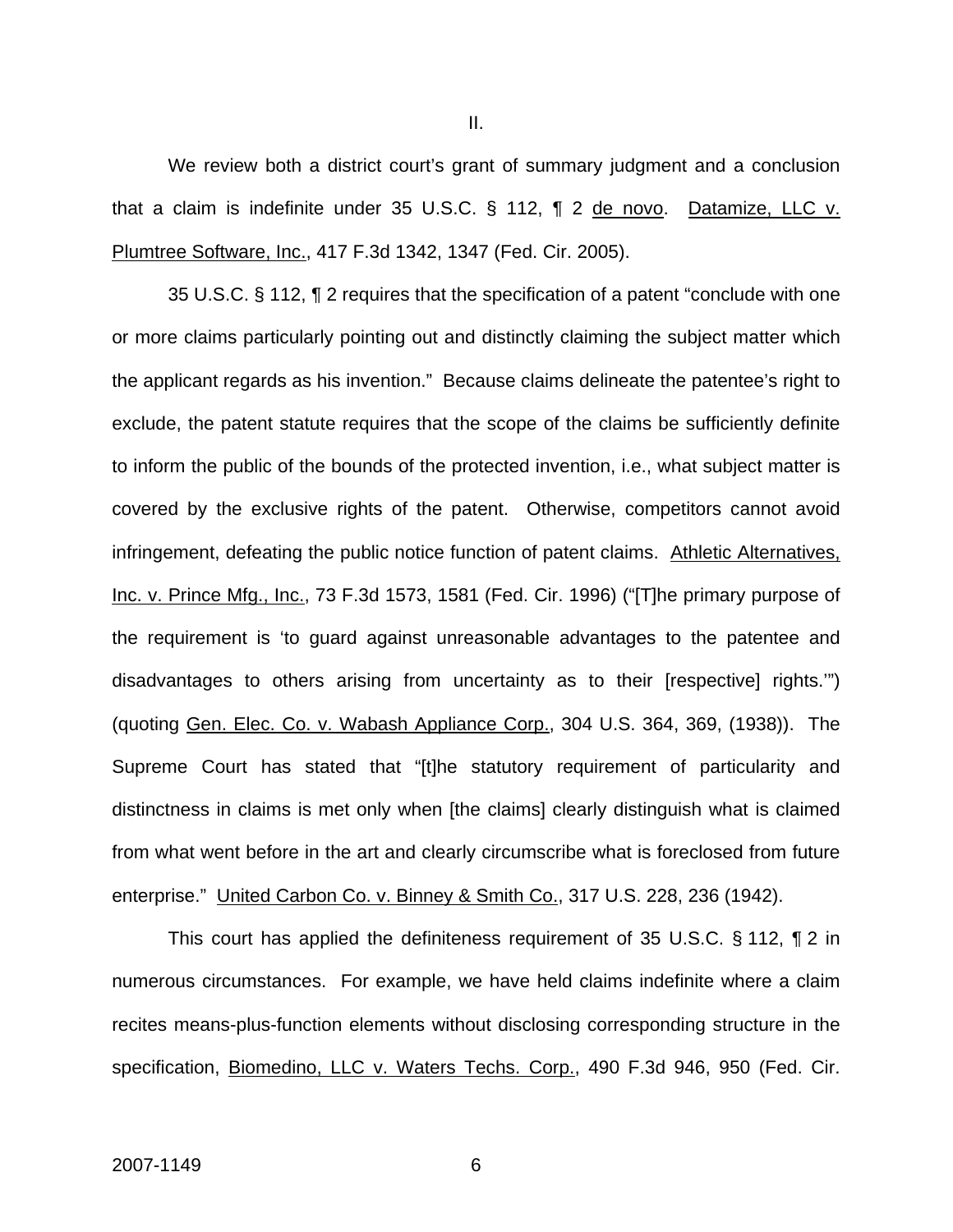2007), includes a numeric limitation without disclosing which of multiple methods of measuring that number should be used, Honeywell Int'l, Inc. v. Int'l Trade Comm'n, 341 F.3d 1332, 1340 (Fed. Cir. 2003), and contains a term that is "completely dependent on a person's subjective opinion," Datamize, 417 F.3d at 1350. We have also stated that a claim could be indefinite if a term does not have proper antecedent basis where such basis is not otherwise present by implication or the meaning is not reasonably ascertainable. Energizer Holdings, Inc. v. Int'l Trade Comm'n, 435 F.3d 1366, 1370-71 (Fed. Cir. 2006). The common thread in all of these cases is that claims were held indefinite only where a person of ordinary skill in the art could not determine the bounds of the claims, i.e., the claims were insolubly ambiguous.

Of course, claims are not indefinite merely because they present a difficult task of claim construction. Instead, "[i]f the meaning of the claim is discernible, even though the task may be formidable and the conclusion may be one over which reasonable persons will disagree, we have held the claim sufficiently clear to avoid invalidity on indefiniteness grounds." Exxon Research & Eng'g Co. v. United States, 265 F.3d 1371, 1375 (Fed. Cir. 2001) (citations omitted). Proof of indefiniteness requires such an exacting standard because claim construction often poses a difficult task over which "expert witnesses, trial courts, and even the judges of this court may disagree." Id. Nevertheless, this standard is met where an accused infringer shows by clear and convincing evidence that a skilled artisan could not discern the boundaries of the claim based on the claim language, the specification, and the prosecution history, as well as her knowledge of the relevant art area.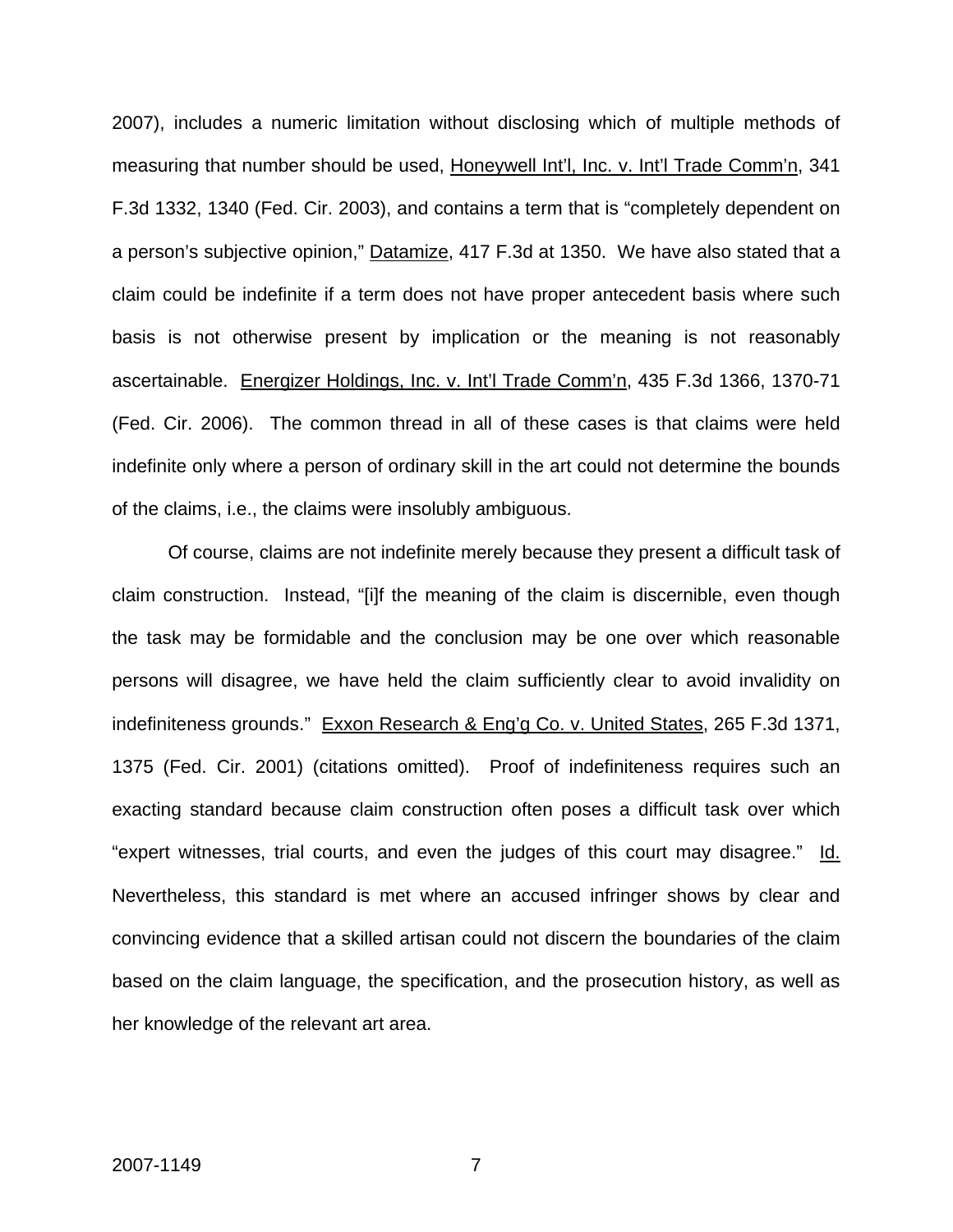In this case, the district court found that the asserted claims, which contained the limitation that the drilling fluid be a "fragile gel," were indefinite. "Only claims 'not amenable to construction' or 'insolubly ambiguous' are indefinite." Datamize, 417 F.3d at 1347 (citing Novo Indus., L.P. v. Micro Molds Corp., 350 F.3d 1348, 1353 (Fed. Cir. 2003); Honeywell, 341 F.3d at 1338; Exxon Research, 265 F.3d at 1375). Because we conclude that neither Halliburton's proposed definition nor any other possible construction resolves the ambiguity in the scope of the term "fragile gel," we agree with the district court that claims containing that term are indefinite.<sup>[2](#page-8-0)</sup>

Halliburton argues that "fragile gel" as used in the asserted claims is definite and has a three-part definition:

- 1) A gel that easily transitions to a liquid state upon the introduction of force (e.g., when drilling starts) and returns to a gel when the force is removed (e.g., when drilling stops); and
- 2) At rest, is capable of suspending drill cuttings and weighting materials; and
- 3) Contains no organophilic clay or organophilic lignite or can contain low amounts of organophilic clay or lignite individually or

<span id="page-8-0"></span> $\overline{\phantom{a}}$  2  $2^2$  At oral argument, Halliburton asserted that the district court erred in finding that the asserted dependent claims stood or fell with the independent claims as to their definiteness. On appeal, Halliburton raised this issue only in a single sentence in the Summary of the Argument section of its opening brief, which did not identify the dependent claims at issue and provided no basis for finding them definite if the independent claims are indefinite. Following argument, Halliburton by letter identified the dependent claims at issue at the time of the district court's summary judgment ruling. Nevertheless, Halliburton has presented nothing on appeal to show that this issue (i.e., whether additional limitations in the dependent claims rendered them sufficiently definite) was raised before the district court. Because Halliburton has inadequately presented this issue on appeal and failed to show it was presented below so as to preserve the issue for appeal, we deem this argument waived. SmithKline Beecham Corp. v. Apotex Corp., 439 F.3d 1312, 1320 (Fed. Cir. 2006) ("[M]ere statements of disagreement with the district court as to the existence of factual disputes do not amount to a developed argument.") (citations omitted); see also United States v. Dunkel, 927 F.2d 955, 956 (7th Cir. 1991) ("A skeletal 'argument', really nothing more than an assertion, does not preserve a claim. . . . Judges are not like pigs, hunting for truffles buried in briefs.").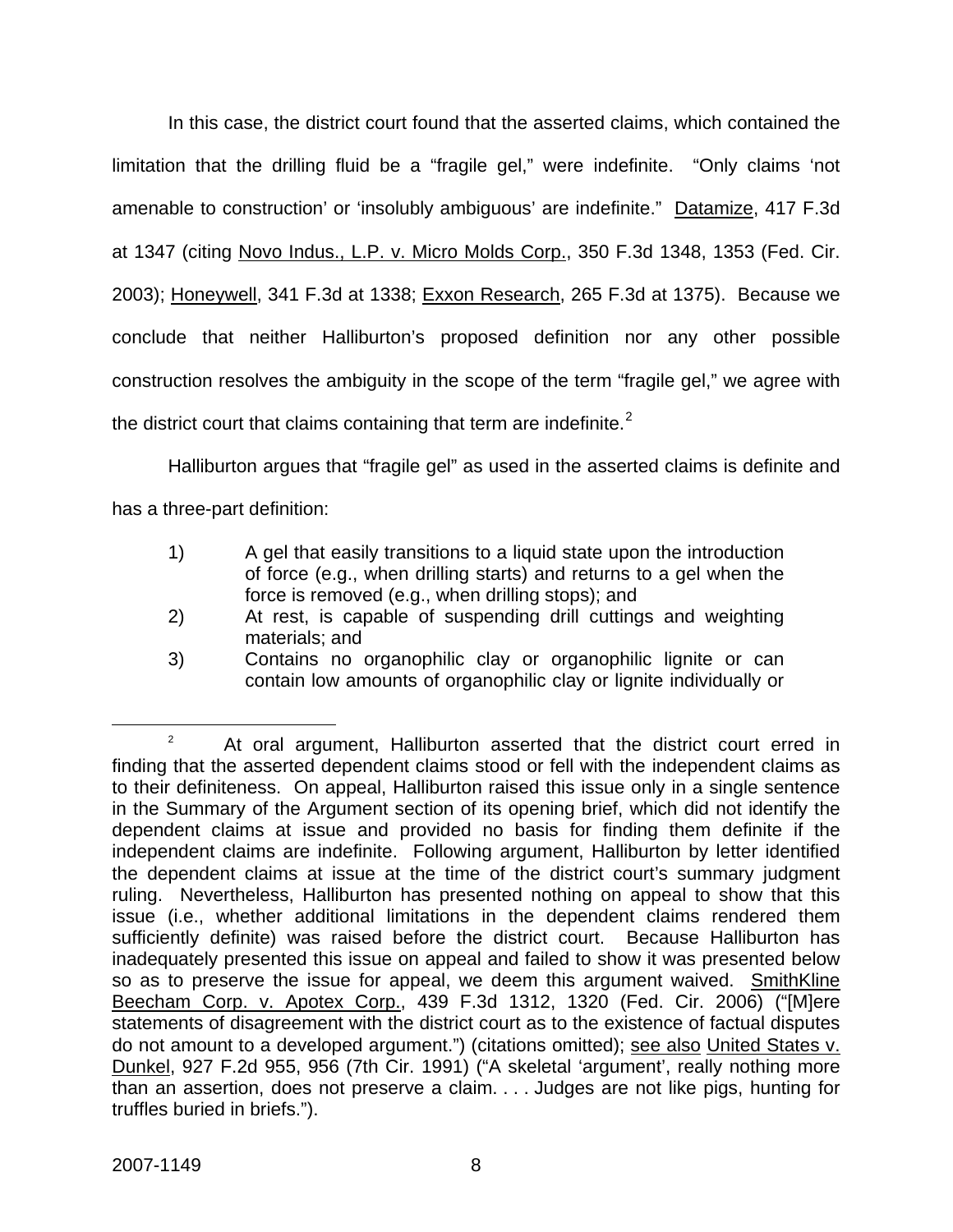in combination so that the fragile gel can still easily transition between a gel and liquid state and suspend drill cuttings and weighting materials.

We address the third part of Halliburton's definition (no or low organophilic clay or lignite) first, and conclude that "fragile gels" that have no or low organophilic clay or lignite are merely preferred embodiments of the invention covered by certain dependent claims, and thus "fragile gel" as used in the independent claims is not limited to those embodiments.

The specification of the '832 patent states that one of the advantages of the invention is that it "suspends drill cuttings through its gel or gel-like characteristics, without need for organophilic clays to add viscosity to the fluid." '832 patent col.2 II.48-51 (emphasis added). It also states that "preferably no organophilic clays are added to the drilling fluid for use in the invention." Id. at col.3 ll.51-53 (emphasis added).

Contrary to Halliburton's argument, nothing in the specification of the '832 patent requires the fragile gel drilling fluid as claimed to have low or no organophilic clay. Instead, the specification merely says there is no need for such clays. Absence of need for a component does not necessarily mean that that component is absent, or present only in low amounts. Additionally, the specification states that "preferably" none of these clays are added; this strongly suggests that absence of clays is simply a preferred embodiment. This reading is reinforced by the dependent claims: claims 20, 58, 95, 125 add the limitation that the fluid is "substantially free of organophilic clay." Thus, a requirement of low or no organophilic clays is not properly part of the construction of "fragile gel" as contained in the asserted independent claims.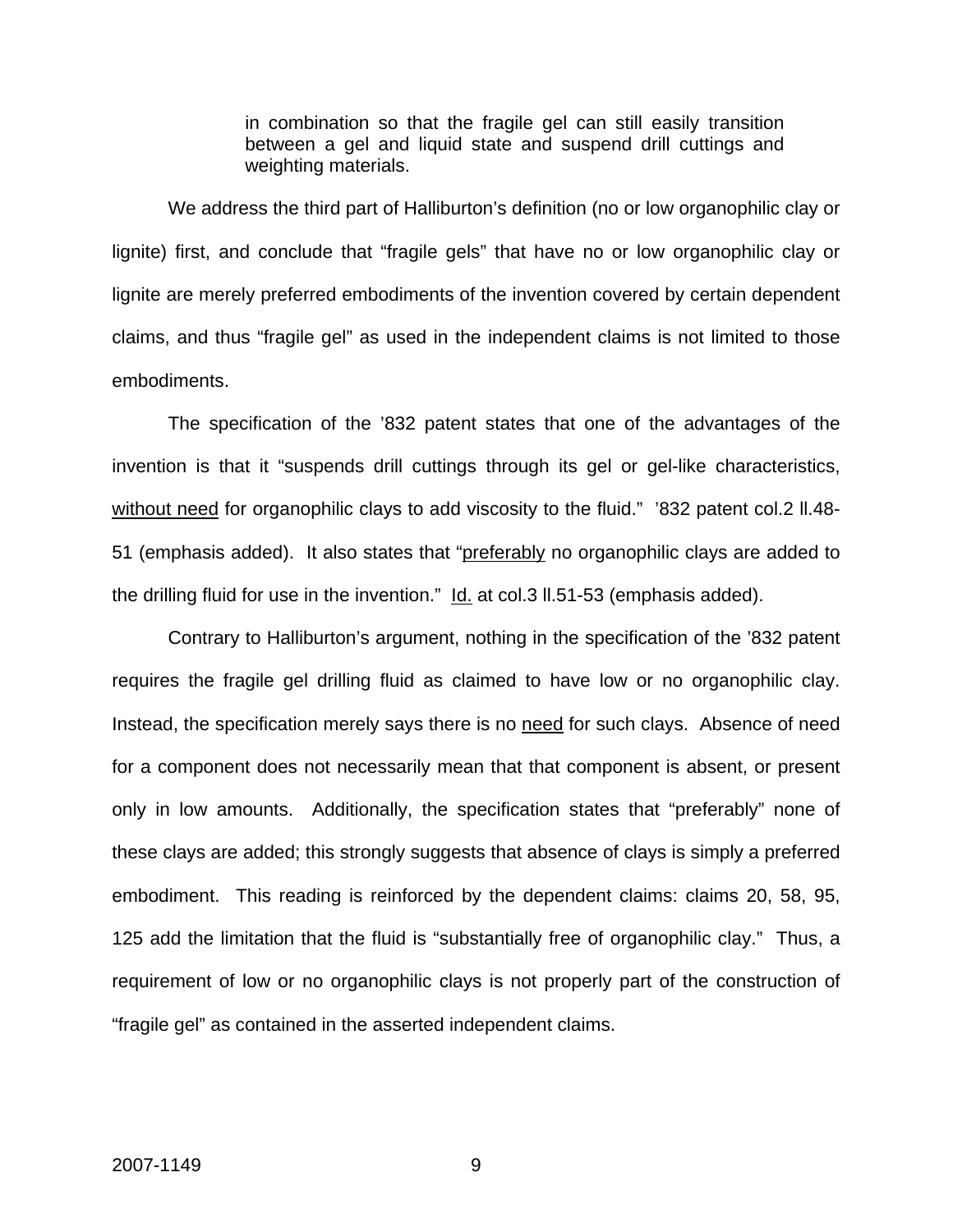We next review the remainder of Halliburton's proposed definition. The first two parts of Halliburton's definition (i.e., that fragile gels are those that easily transition to a liquid state upon the introduction of force and return to a gel when the force is removed, and those that are capable of suspending drill cuttings and weighting materials at rest) are indeed supported by the specification. Regarding the first part, the specification states:

A "fragile gel" as used herein is a "gel" that is easily disrupted or thinned, and that liquifies or becomes less gel-like and more liquid-like under stress, such as caused by moving the fluid, but which quickly returns to a gel when the movement or other stress is alleviated or removed, such as when circulation of the fluid is stopped, as for example when drilling is stopped.

'832 patent col.2 ll.26-33. And regarding the second part:

When drilling is stopped while using a drilling fluid of the present invention, and consequently the stresses or forces associated with drilling are substantially reduced or removed, the drilling fluid forms a gel structure that allows it to suspend drill cuttings and weighting materials for delivery to the well surface.

Id. at col.2 ll.43-48.

The fact that Halliburton can articulate a definition supported by the specification, however, does not end the inquiry. Even if a claim term's definition can be reduced to words, the claim is still indefinite if a person of ordinary skill in the art cannot translate the definition into meaningfully precise claim scope. Having reviewed the remaining two parts of Halliburton's proposed construction, both individually and in combination, in the context of the intrinsic record and the knowledge of a person of ordinary skill in the art, we hold that the ambiguity as to the scope of "fragile gel" cannot be resolved.

Halliburton argues that the first part of its definition (i.e., a gel that easily transitions from gel to liquid and back again) is sufficiently objective so that a skilled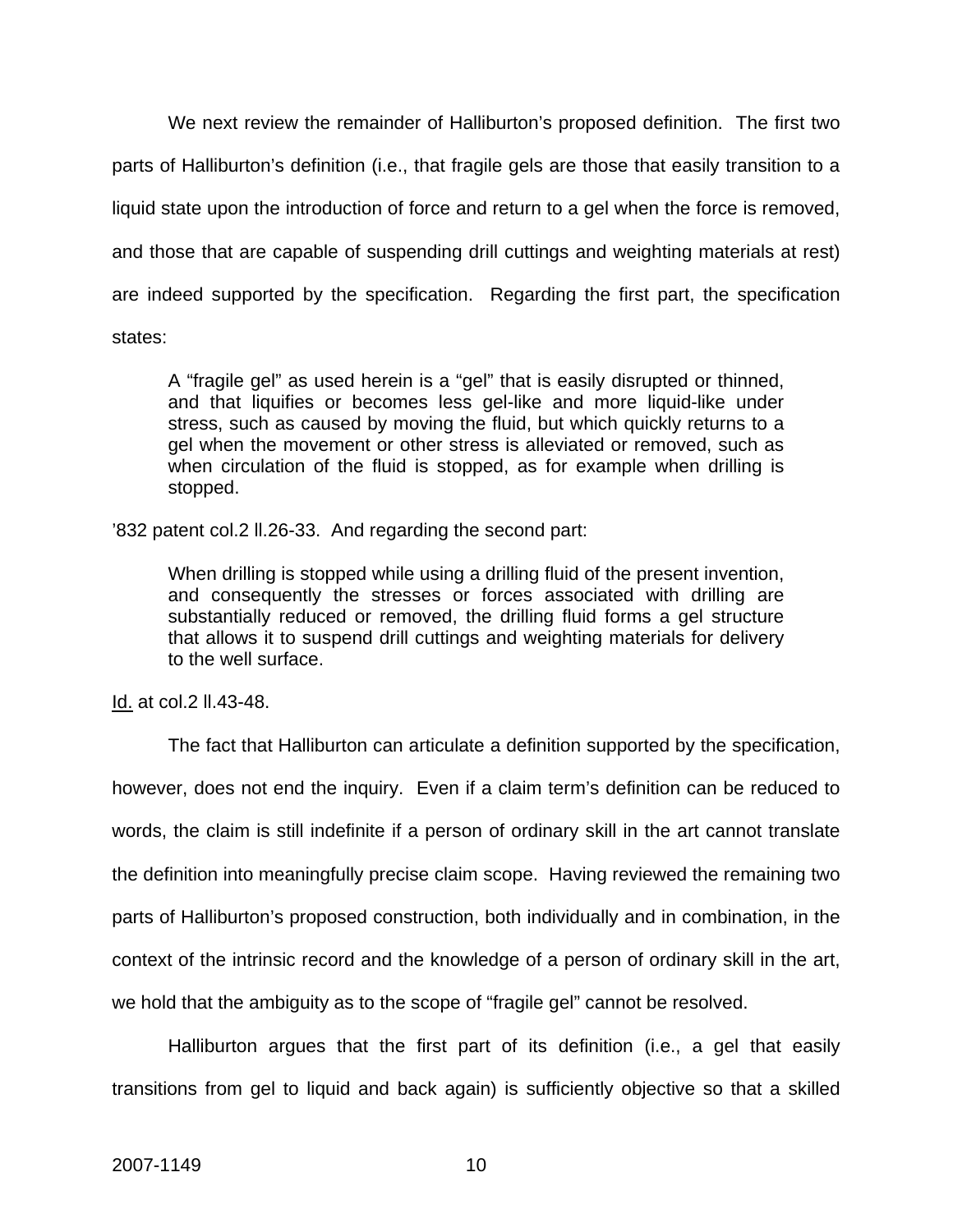artisan would understand the limits of the claimed "fragile gel." Halliburton primarily focuses on the L-shaped curve shown in Figure [3](#page-11-0) of the '832 patent.<sup>3</sup> According to Halliburton, a person of ordinary skill in the art would have interpreted Figure 3 as requiring that fragile gels of the invention exhibit "L-shaped" curves when tested with an off-the-shelf Brookfield viscometer. Figure 3 shows Brookfield test data for two fluids of the '832 patent (ACCOLADE) and two prior art fluids (SF). Halliburton argues that the key feature of the L-shaped curve is that it falls directly back onto itself when force is applied. While Halliburton admits that the prior art 12.1 SF fluid also exhibits this very same feature, it notes that the heavier 15.6 SF fluid does not. Halliburton argues, however, that whether the prior art (i.e., 12.1 SF fluid) is covered by the claim as construed is properly addressed in validity challenges of other types (anticipation,

<span id="page-11-0"></span><sup>&</sup>lt;sup>3</sup> Halliburton also argues that other advantages of the invention provide other objective ways to delineate the scope of "fragile gel," such as lack of sag problems or lack of appreciable pressure spikes when the fragile gel drilling fluid transitions easily from a liquid to a gel and back again. '832 patent col.2 ll.42-51. While these are disclosed as benefits of the invention, it is unclear how they provide an objective way of determining the scope of the claims. For example, one of the named inventors, Don Siems, testified that to determine whether there were appreciable pressure spikes, a competitor would have to compare his prior experience with other prior art fluids to his experience with fluids of the '832 patent. He also testified that pressure measurements in pressure-while-drilling equipment can depend on factors other than the drilling fluid, such as the size of the hole and type of formation. J.A. 1323-24.Thus, it appears that these considerations (sag and pressure spikes) are as ambiguous as Figure 3, on which Halliburton primarily relies.

Additionally, these limitations both appear in dependent claims. Claims 11, 49, 87 ("no appreciable pressure spike is observed by pressure-while-drilling equipment when said drilling is resumed"); claims 19, 57, 94, 127 ("said fluid does not exhibit sag when at rest"). Under the doctrine of claim differentiation, "the presence of a dependent claim that adds a particular limitation gives rise to a presumption that the limitation in question is not present in the independent claim." Phillips v. AWH Corp., 415 F.3d 1303, 1315 (Fed. Cir. 2005) (en banc). While claim differentiation is a presumption that can be rebutted, Andersen Corp. v. Fiber Composites, LLC, 474 F.3d 1361, 1370 (Fed. Cir. 2007), Halliburton's argument that the presumption is rebutted in this case is unpersuasive.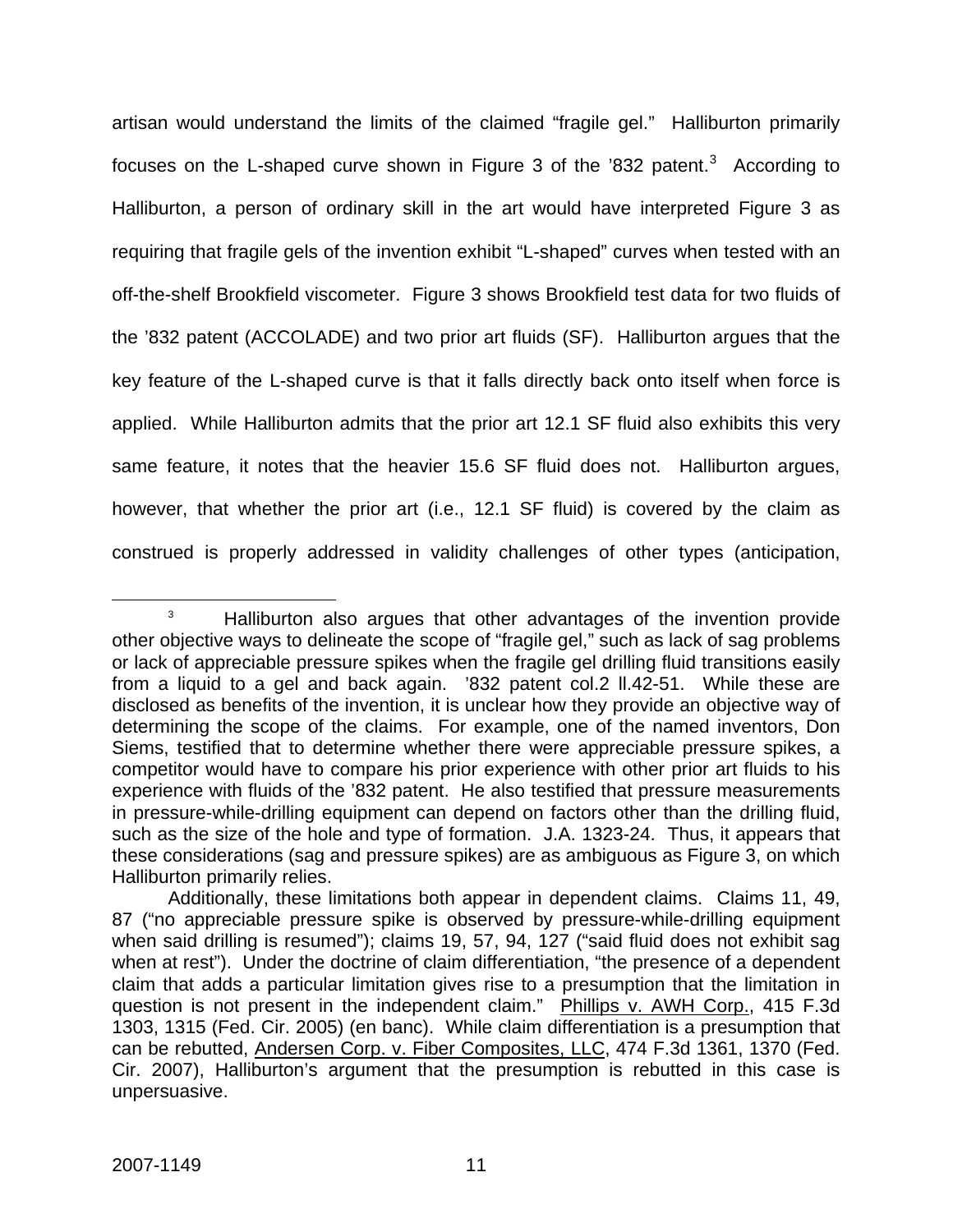obviousness, etc.) rather than in claim construction or in evaluating definiteness. We disagree that the evaluation of a claim's definiteness cannot include whether the patent expressly or at least clearly differentiates itself from specific prior art. Such differentiation is an important consideration in the definiteness inquiry because in attempting to define a claim term, a person of ordinary skill is likely to conclude that the definition does not encompass that which is expressly distinguished as prior art.

Of course, that is not to suggest that a claim can never be definite and yet read on the prior art. For example, a claim that recites a specific numeric range for a physical property may be definite even though prior art products fell within that range. In such a case, a person of ordinary skill in the art would know the boundaries of the claim, and the focus would properly be on other validity challenges (e.g., anticipation).

This case presents a different situation, however. Here, in describing Figure 3, the figure on which Halliburton primarily relies in asserting that "fragile gel" is definite, the patent specification stated that Figure 3 distinguished the fluids of the invention (ACCOLADE) from the prior art fluids (SF):

FIG. 3 indicates superior response and performance by the drilling fluids of the present invention. Not only do the fluids of the present invention build up more gel when at rest, which enables the fluids of the invention to better maintain weight materials and drill cuttings in suspension when at rest—a time prior art fluids are more likely to have difficulty suspending such solid materials—but the fluids of the present invention nevertheless surprisingly provide less resistance to the sheer, which will result in lower ECDs as will be discussed further below.

'832 patent col.6 ll.5-14 (emphases added). A person of ordinary skill would not have ignored these explicit teachings, but rather would have looked to Figure 3 to try to determine the bounds of the claims.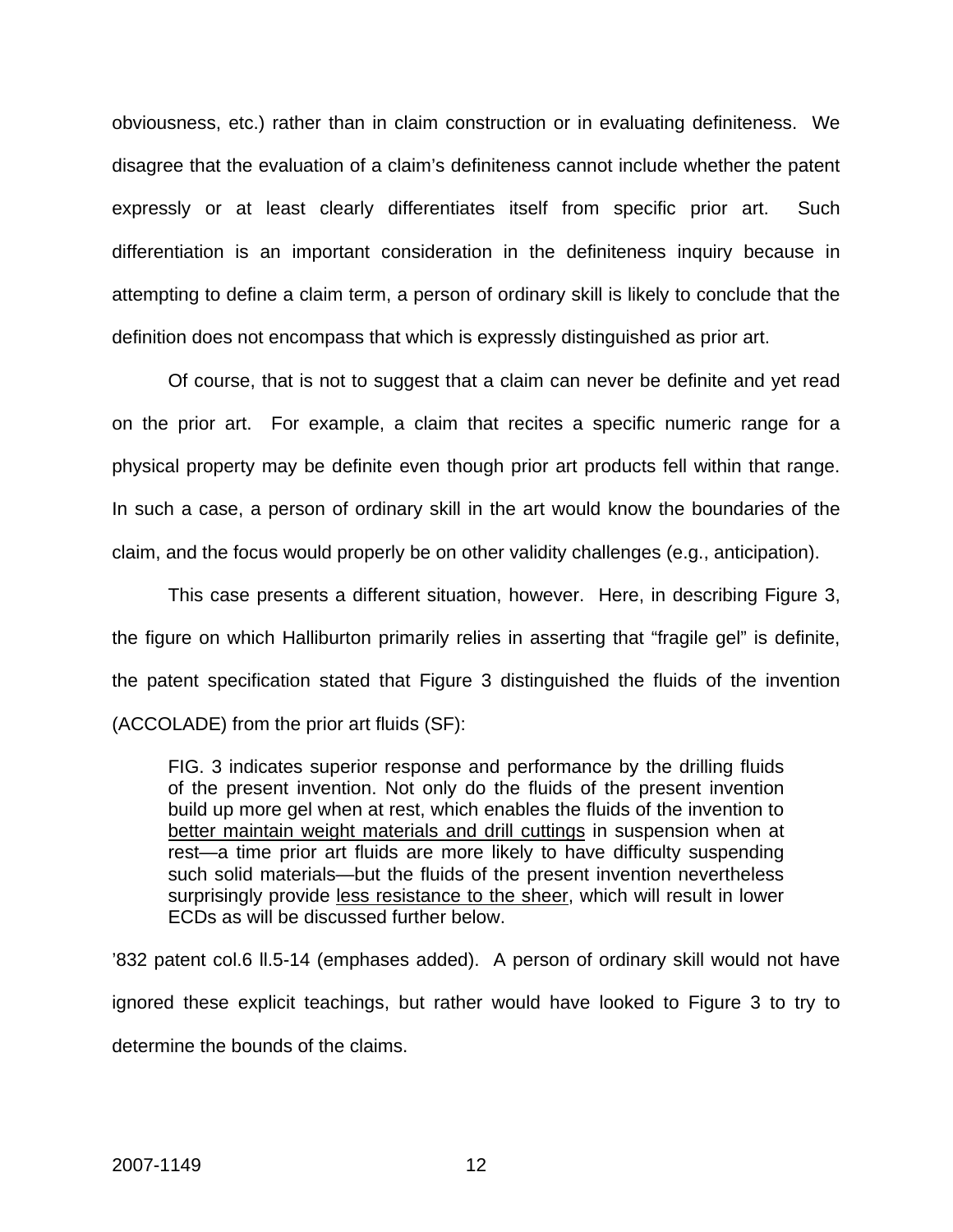Thus, we reject Halliburton's assertion that a "fragile gel" can be defined by an Lshaped curve alone because the specification does not distinguish how the "fragile gels" claimed in the '832 patent performed differently than the disclosed prior art—how much more quickly the gels broke when stress was imposed or how much more quickly the gels reformed when stress was removed. Halliburton's failure to distinguish the fragileness of the drilling fluids of the invention from the close prior art (the 12.1 SF fluid that exhibited the L-shaped curve behavior) is fatal. Amgen, Inc. v. Chugai Pharm. Co., Ltd., 927 F.2d 1200, 1218 (Fed. Cir. 1991) (holding that the term "at least about" was indefinite because the patent provided no guidance as to where the line should be drawn between the numerical value of the prior art cited in the prosecution history and the close numerical value in the patent); see also Verve, LLC v. Crane Cams, Inc., 311 F.3d 1116, 1119-20 (Fed. Cir. 2002) (recognizing that guidance as to measurement of a term of degree can come from the intrinsic record or from the knowledge of a person of ordinary skill in the art).

Even if the '832 patent distinguished "fragile gels" of the invention from those of the prior art, it did not place any limit on the scope of what was invented beyond the prior art. By Halliburton's own admission, drilling fluids which included an invert emulsion base, a thinner, an emulsifier, and a weighting agent were known in the prior art, and independent claims 1-3 and 5 are distinguishable from the prior art only because they are "fragile gels." By failing to identify the degree of the fragility of its invention, Halliburton's proposed definition would allow the claims to cover not only that which it invented that was superior to the prior art, but also all future improvements to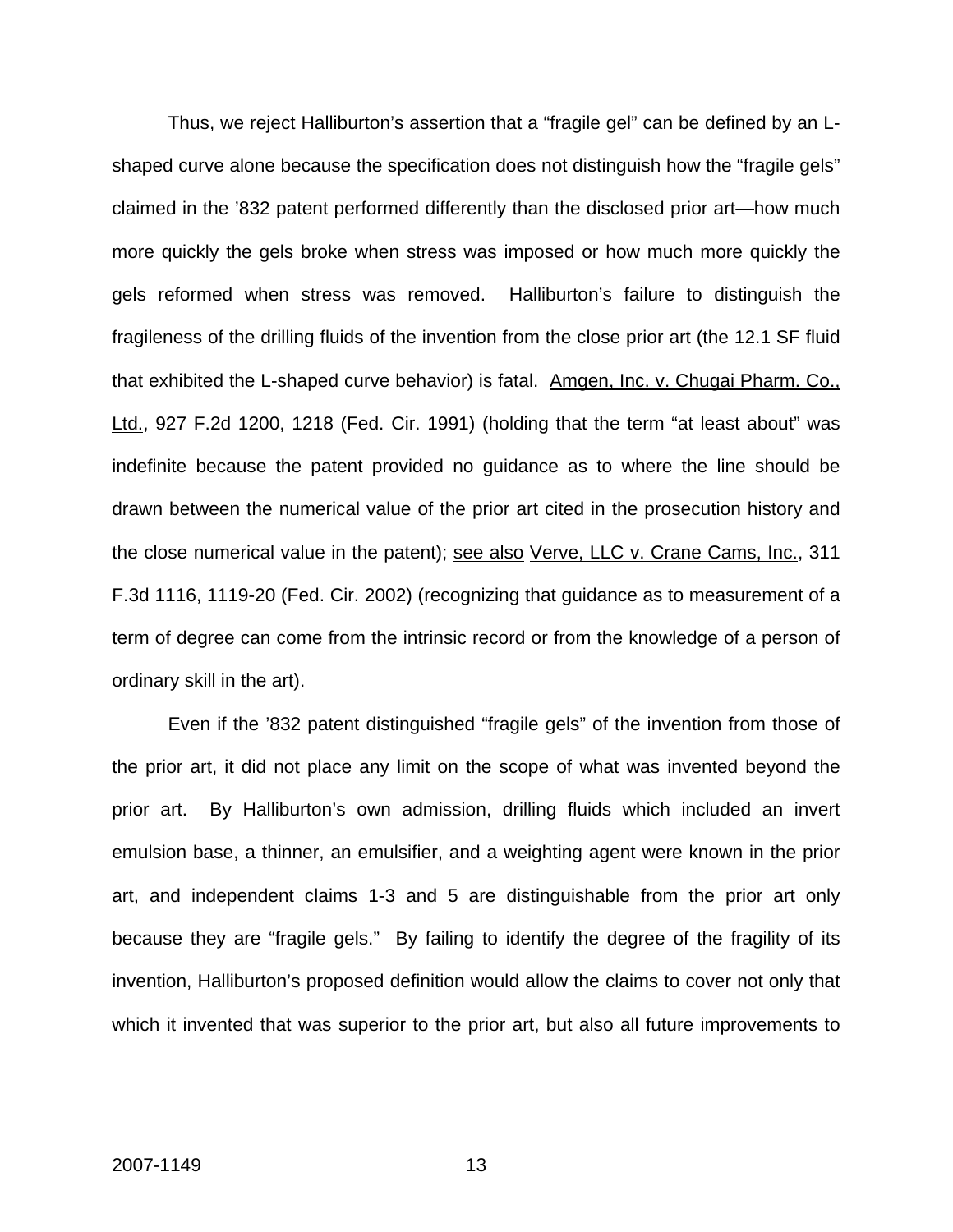the gel's fragility.<sup>[4](#page-14-0)</sup> While patentees are allowed to claim their inventions broadly, they must do so in a way that distinctly identifies the boundaries of their claims. The fluids of the '832 invention may provide less resistance to shear (i.e., break more quickly) than the prior art fluids, but the degree of improved speed remains ambiguous. Thus, it is unclear whether a person of ordinary skill in the art would have interpreted this claim as having an upper bound of fragility.<sup>[5](#page-14-1)</sup>

We note that where a claim is ambiguous as to its scope we have adopted a narrowing construction when doing so would still serve the notice function of the claims. See Athletic Alternatives, 73 F.3d at 1581 ("Where there is an equal choice between a broader and a narrower meaning of a claim, and there is an enabling disclosure that indicates that the applicant is at least entitled to a claim having the narrower meaning, we consider the notice function of the claim to be best served by adopting the narrower meaning."). In this case, however, Halliburton asks that we resolve the ambiguity in a way that gives it the broadest possible construction (i.e., that its claim covers all future improvements without regard to whether Halliburton invented such improvements); such a construction would undermine the notice function of the claims because it would allow

<span id="page-14-0"></span> $\overline{a}$ <sup>4</sup> Additionally, by failing to identify the precise composition of the fluids of the invention, Halliburton's proposed definition would allow the claims to cover fluids with added components beyond the four prior art base elements, when use of the additional components results in the same degree of fragility as the fluids of the '832 patent, even though Halliburton never contemplated such compositions.

<span id="page-14-1"></span><sup>5</sup> Of course, a claim may contain a limitation that includes no explicit upper bound at all (e.g., a claim limitation that requires "at least 5%" of an element). Since such a limitation does not contemplate an upper bound beyond what is practically required (e.g., the total percentage must be less than 100%), the limitation may not present definiteness concerns. See Exxon Research, 265 F.3d at 1382 (holding that a claim limitation that average particle diameter be greater than 5 μm was not indefinite where no upper limit on particle size was given). However, when a limitation is ambiguous as to the presence or absence of an upper bound, an inquiry into the definiteness of that limitation is warranted.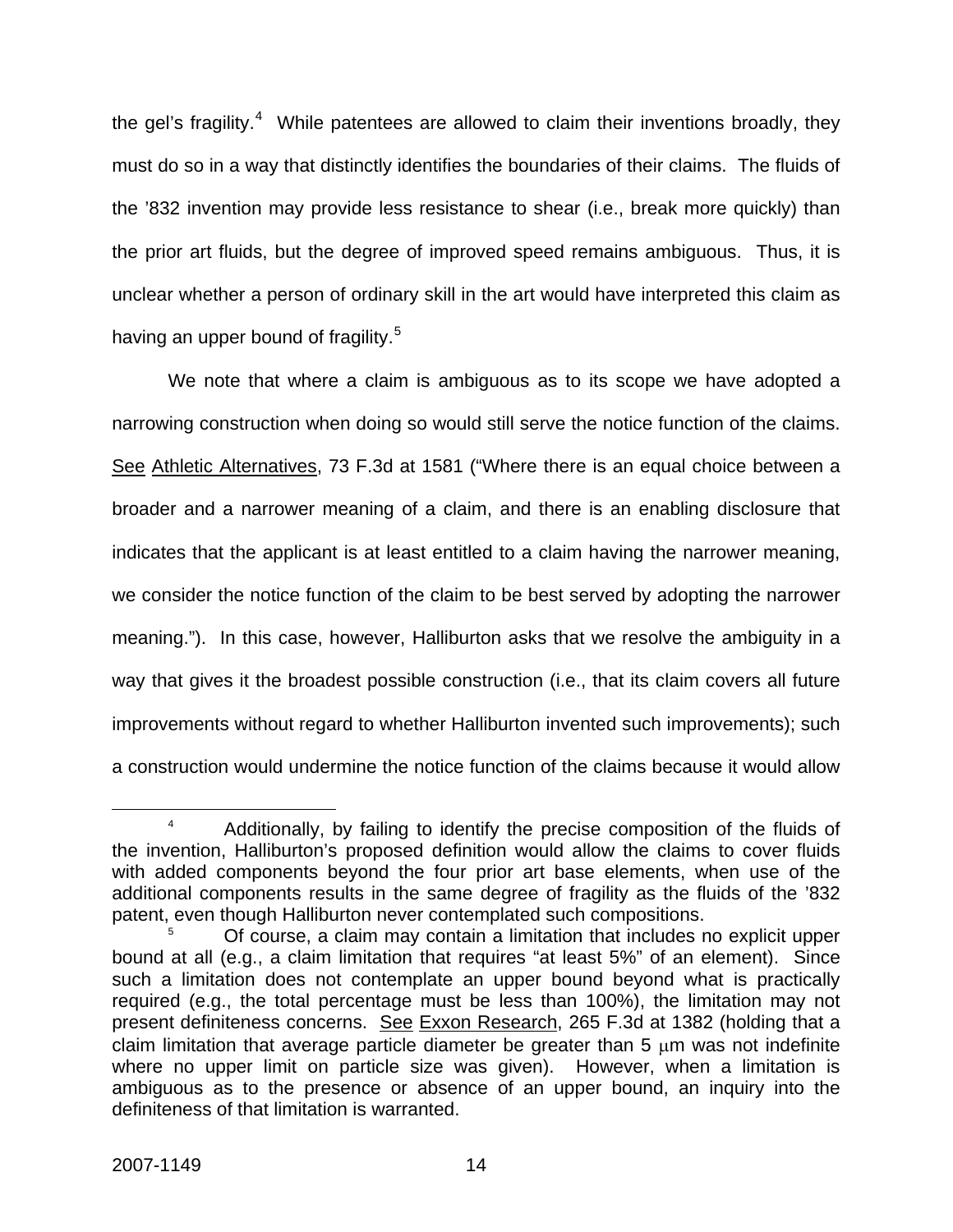Halliburton to benefit from the ambiguity, rather than requiring Halliburton to give proper notice of the scope of the claims to competitors. Additionally, adopting the broadest possible construction could retard innovation because cautious competitors may steer too far around that which Halliburton actually invented, neglecting improvements that otherwise might be made. We thus hold that the term "fragile gel" is not sufficiently definite if construed in accordance with the first part of Halliburton's proposed definition because a person of ordinary skill in the art could not determine how quickly the gel must transition to a liquid when force is applied and how quickly it must return to a gel when the force is removed.

 The second part of Halliburton's definition (i.e., the fragile gel is capable of suspending drill cuttings and weighting materials at rest) fares no better because nothing in the record suggests what degree of such capability is sufficient. Halliburton argues that a person of ordinary skill would know how to measure the quantity of drill cuttings suspended in a fluid (either through laboratory measurements or in the field for example by measuring weight (or density) of the fluid when entering the borehole and when exiting the borehole), and would also know how to determine when the fluid no longer exhibited the L-shaped curve behavior when tested with a Brookfield viscometer. The fact that an artisan would know how to perform these measurements and tests, however, says nothing about whether the artisan would also know which fluids were "fragile gels" as that term is used in the claims of the '832 patent.

Assuming a person of ordinary skill would add solids incrementally, determining the effect of each addition by observing whether the fluid still maintains its fragile gel characteristics (the L-shaped curve), as Halliburton suggests, this testing protocol still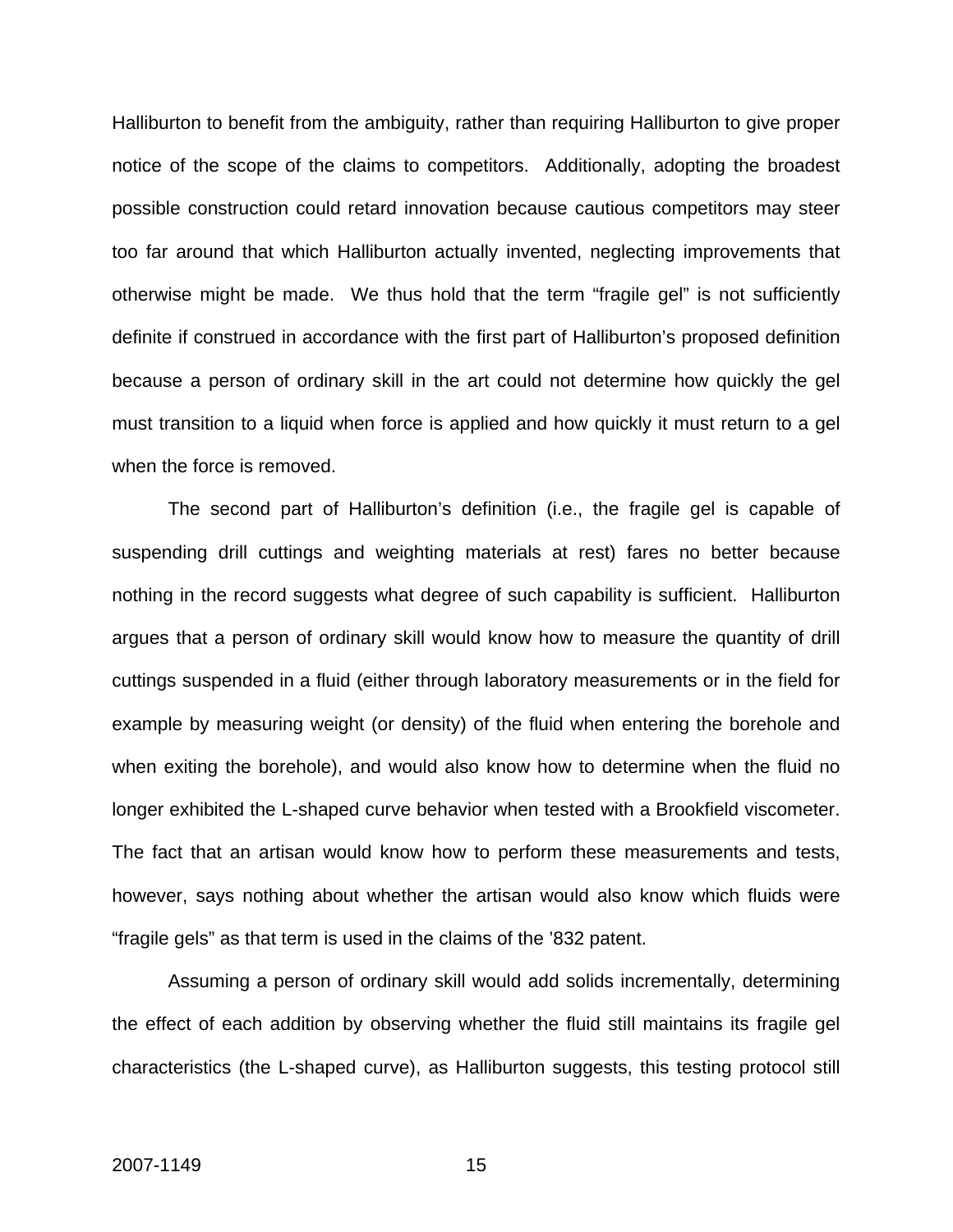does not answer the fundamental question: what quantity, weight, size and/or volume of cuttings must be suspended? Halliburton does not attempt to resolve this ambiguity, instead arguing that this limitation merely means adequate for the circumstances.

In Geneva Pharmaceuticals, Inc. v. GlaxoSmithKline PLC, 349 F.3d 1373, 1384 (Fed. Cir. 2003), we refused to adopt a proposed construction for "synergistically effective amount" ("a formulation falls outside the scope of the claims if a given antibiotic, bacteria, and disease combination provides no synergy") because the construction would have been indefinite. Because the patent claims at issue did not identify the specific bacteria, we rejected the proposed construction because "a given embodiment would simultaneously infringe and not infringe the claims, depending on the particular bacteria chosen for analysis." Id. We concluded that such a construction that results in an artisan not knowing from "one bacterium to the next whether a particular composition standing alone is within the claim scope or not" was "the epitome of indefiniteness." Id.

As in Geneva Pharmaceuticals, under Halliburton's proposed construction in this case, an artisan would not know from one well to the next whether a certain drilling fluid was within the scope of the claims because a wide variety of factors could affect adequacy (formation geology, wellbore size, depth, angle, etc.). In other words, a given fluid might be adequate to suspend drill cuttings in some formations and/or well configurations, whereas in others it would not be. When a proposed construction requires that an artisan make a separate infringement determination for every set of circumstances in which the composition may be used, and when such determinations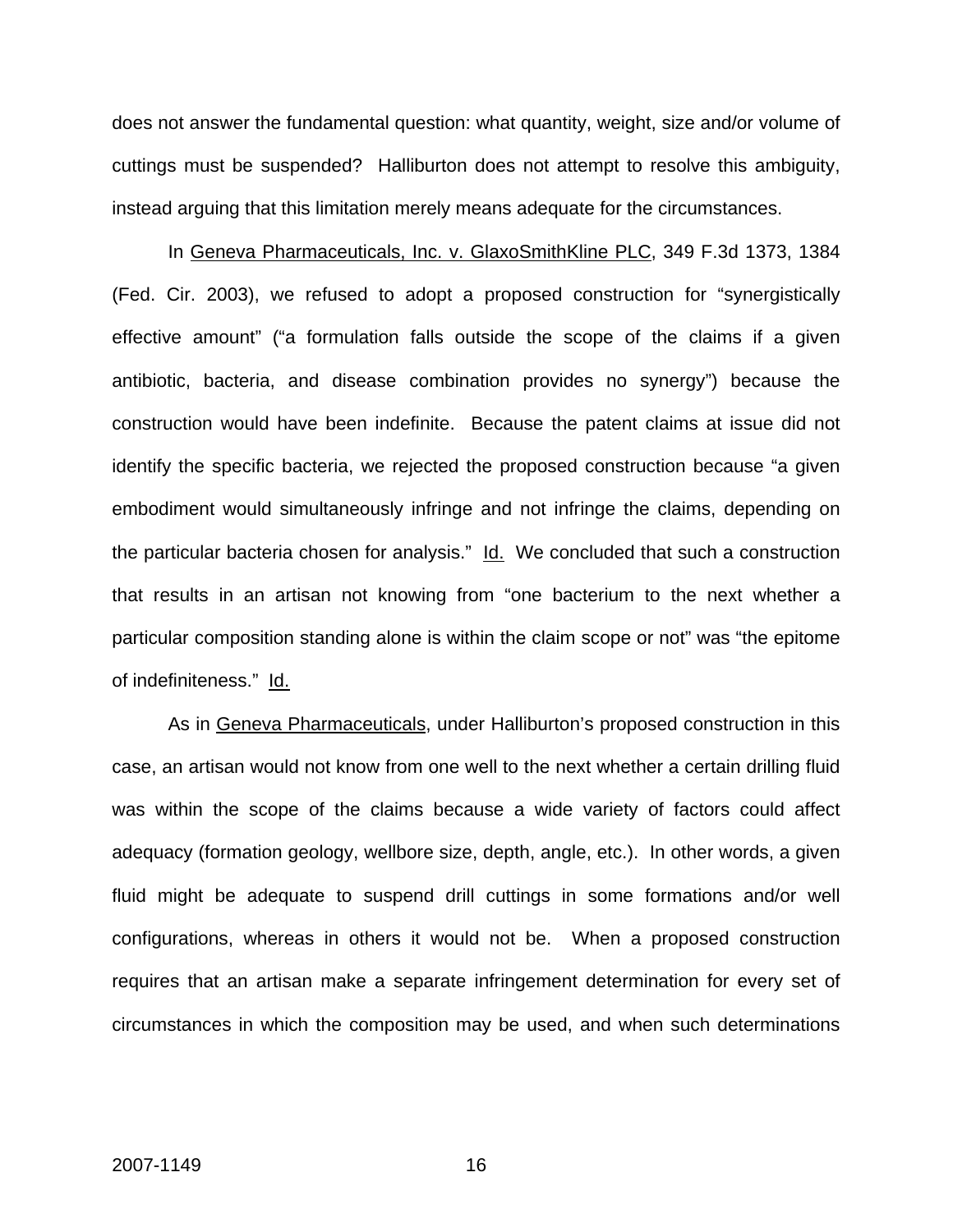are likely to result in differing outcomes (sometimes infringing and sometimes not), that construction is likely to be indefinite.

We also note that the two parts of Halliburton's proposed definition discussed above (ability of the fluid to transition quickly from gel to liquid, and the ability of the fluid to suspend drill cuttings at rest) are functional, i.e., the fluid is defined "by what it does rather than what it is." In re Swinehart, 439 F.2d 210, 212 (CCPA 1971). The Supreme Court in two early cases identified the dangers of using only functional claim limitations to distinguish the claimed invention from the prior art. In General Electric, the Court held that a vice of functional claiming occurs "when the inventor is painstaking when he recites what has already been seen, and then uses conveniently functional language at the exact point of novelty." General Electric, 304 U.S. at 371 (holding claims invalid where the grains of the claimed lighting filament were distinguished from the prior art only because they were "of such size and contour as to prevent substantial sagging and offsetting" of the filament during the commercially useful life of the lamp). Likewise, in United Carbon, the Court held indefinite claims that recited only "inaccurate suggestions of the functions of the product." United Carbon, 317 U.S. at 234 (holding indefinite patent claims that recited, for example, "sustantially (sic) pure carbon black in the form of commercially uniform, comparatively small, rounded smooth aggregates having a spongy or porous exterior").

Although our predecessor court later recognized that "there is nothing intrinsically wrong with" using functional language in claims, it noted that in some instances, use of functional language can fail "to provide a clear-cut indication of the scope of subject matter embraced by the claim" and thus can be indefinite. Swinehart, 439 F.2d at 212-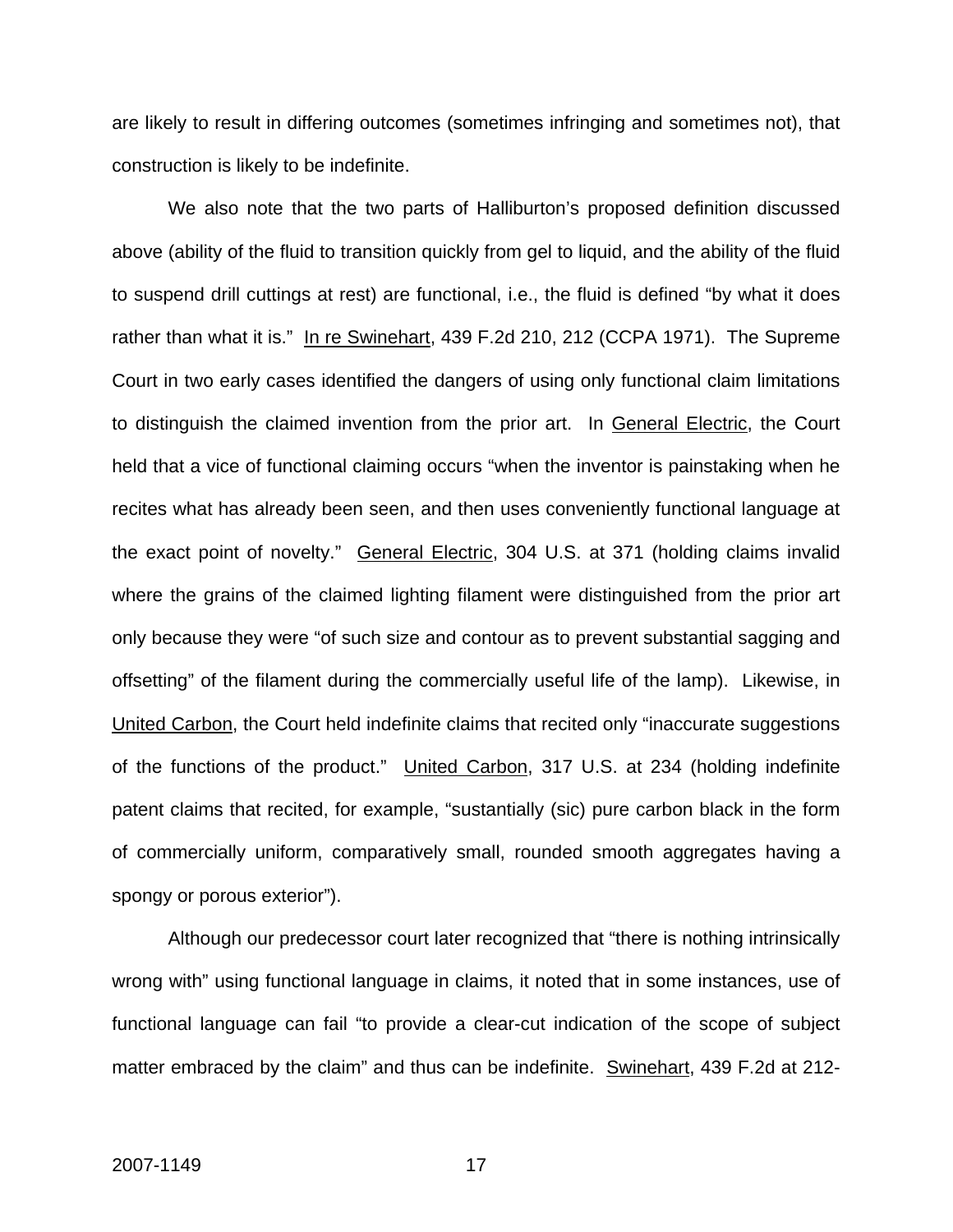13 (holding that the term "transparent" was definite because the disclosure, which showed that a substantial amount of infrared radiation was always transmitted even though the precise degree of transparency varied depending on certain factors, was sufficiently clear).

When a claim limitation is defined in purely functional terms, the task of determining whether that limitation is sufficiently definite is a difficult one that is highly dependent on context (e.g., the disclosure in the specification and the knowledge of a person of ordinary skill in the relevant art area). We note that the patent drafter is in the best position to resolve the ambiguity in the patent claims, and it is highly desirable that patent examiners demand that applicants do so in appropriate circumstances so that the patent can be amended during prosecution rather than attempting to resolve the ambiguity in litigation.

A patent drafter could resolve the ambiguities of a functional limitation in a number of ways. $6$  For example, the ambiguity might be resolved by using a quantitative metric (e.g., numeric limitation as to a physical property) rather than a qualitative functional feature. The claim term might also be sufficiently definite if the specification provided a formula for calculating a property along with examples that meet the claim limitation and examples that do not. See Oakley, Inc. v. Sunglass Hut Int'l, 316 F.3d

<span id="page-18-0"></span> <sup>6</sup>  $6$  Although not determinative on the definiteness issue, it seems clear that the patent drafter could have provided more specifics in this case, either with quantitative metrics as to how quickly the gel must break (time to break at given conditions) and how strong the gel must be (strength at given conditions), or with sufficient examples of fragile gels of the invention to show which such fluids fell within the scope of the claims. Exxon Research, 265 F.3d at 1376 (stating that the patent was lacking in "specificity that in some instances would have been easy to provide and would have largely obviated the need to address the issue of indefiniteness" but holding that the flaws ultimately were not "fatal").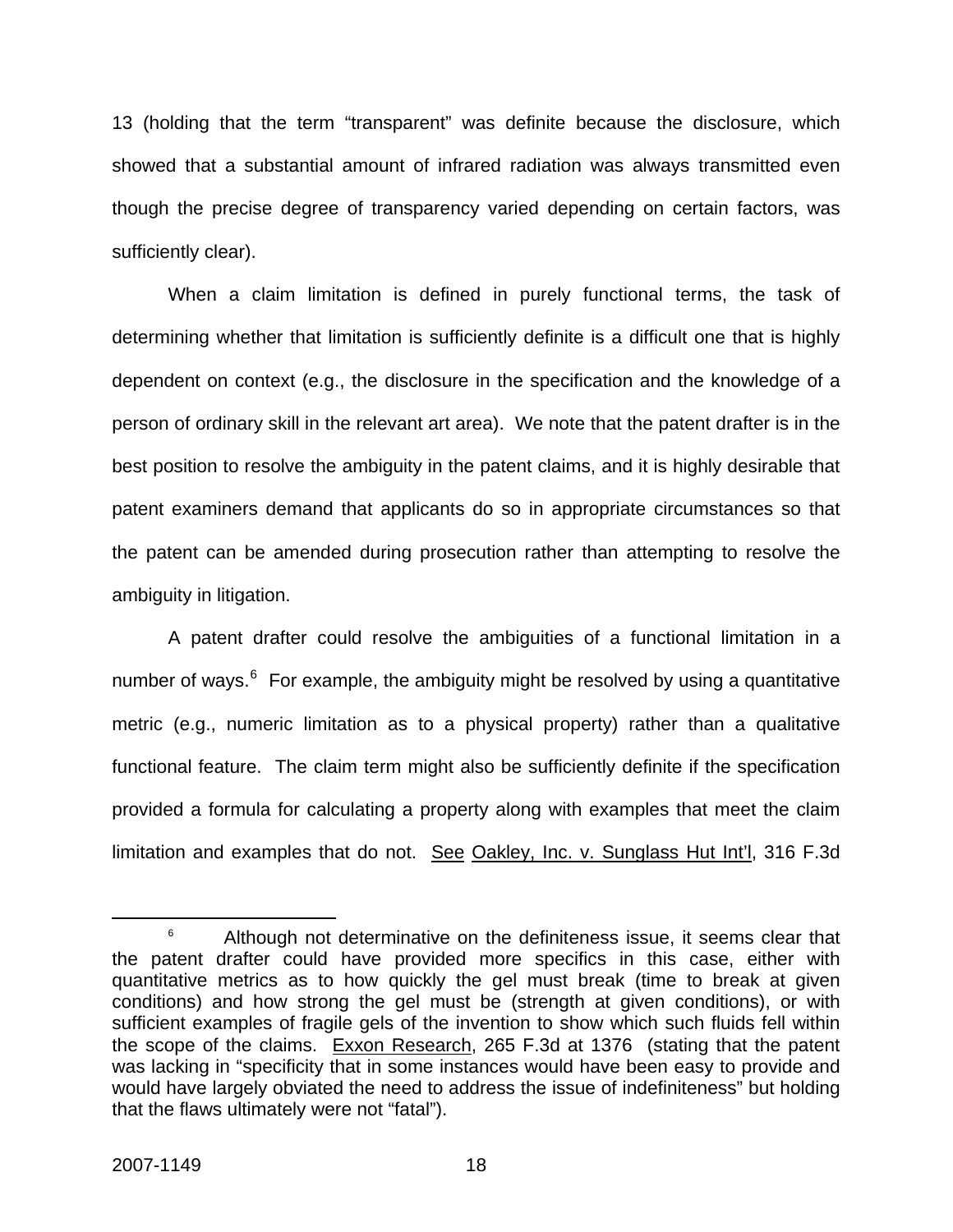1331, 1341 (Fed. Cir. 2003) (holding that, at the preliminary injunction stage, the accused infringer had not shown a substantial question of indefiniteness, where the claims and specification linked the claim term "vivid colored appearance" to a calculation for differential effect and then provided examples of when differential effect values were and were not sufficient for a "vivid colored appearance"); see also In re Marosi, 710 F.2d 799, 803 (Fed. Cir. 1983) (finding claims definite where the applicant's disclosure provided "a general guideline and examples sufficient" to teach an artisan when the claim limitation was satisfied).<sup>[7](#page-19-0)</sup>

In this case, Halliburton differentiated its invention from the prior art because it was a "fragile gel." As discussed above, Halliburton's proposed definition of that term is not sufficiently definite because it does not adequately distinguish the fragileness of the invention from disclosed prior art, it is ambiguous as to whether an upper bound of fragileness is contemplated, and it is ambiguous as to its requisite ability to suspend drill cuttings. In other words, Halliburton's proposed construction of "fragile gel" as used in the claims of the '832 patent is indefinite because it is ambiguous as to the requisite degree of the fragileness of the gel, the ability of the gel to suspend drill cuttings (i.e., gel strength), and/or some combination of the two. We discern no other construction that can properly be adopted that would render the claims definite.

<span id="page-19-0"></span> $\overline{7}$  $\frac{7}{10}$  Of course, in the 1952 Patent Act, Congress authorized functional claiming, but with limits, in 35 U.S.C. § 112, ¶ 6. For so-called means-plus-function limitations, claim scope is limited to structure disclosed in the specification and equivalents. And if no structure is disclosed, the claim is indefinite. Biomedino, 490 F.3d at 950. This statutory provision was meant to preclude the overbreadth inherent in open-ended functional claims, such as those presented in this case which effectively purport to cover any and all means so long as they perform the recited functions.